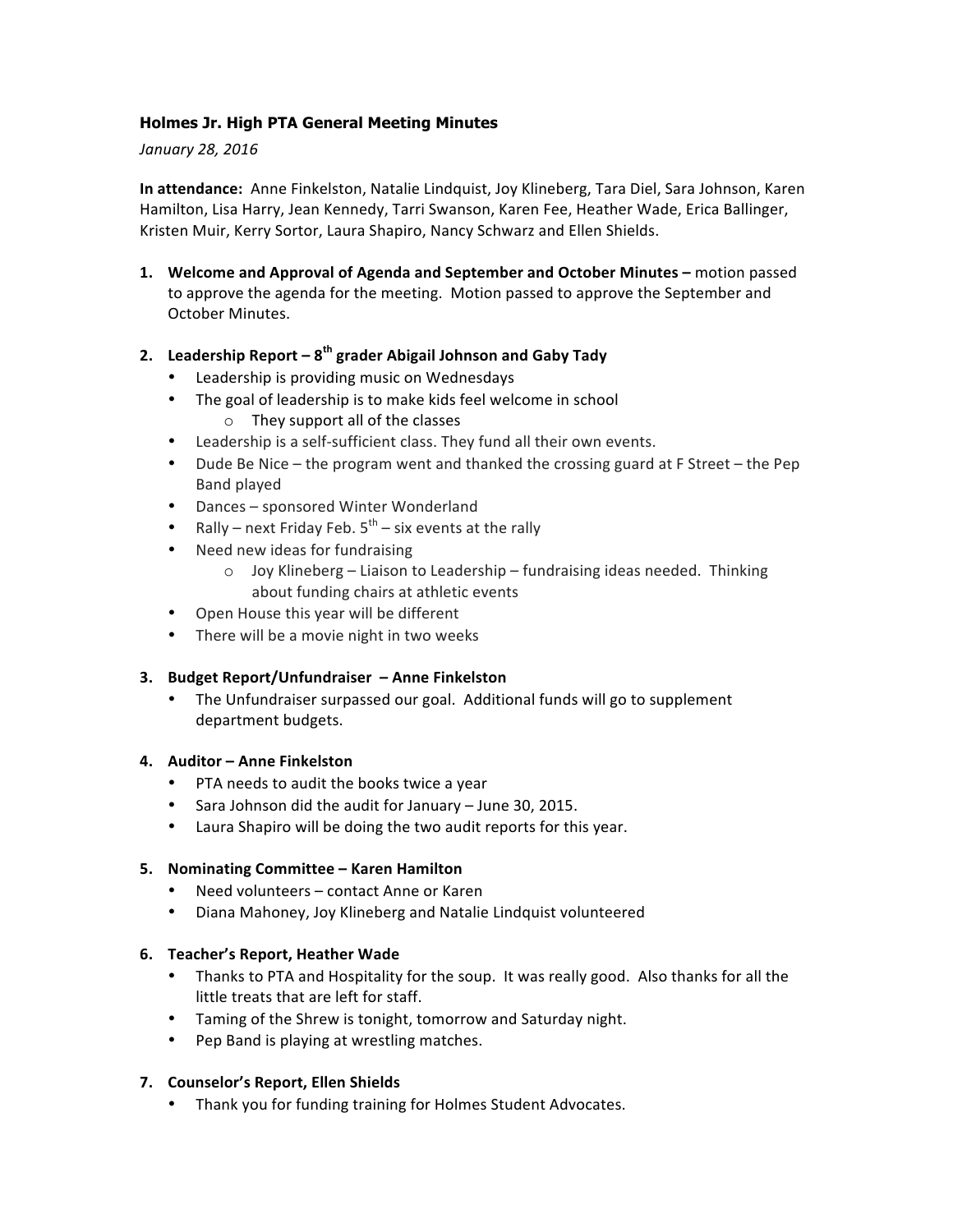- Dec.  $18^{th}$  speaker will come in to speak about cyber bullying to  $8^{th}$  graders
- Talk about sexting problems start in  $8^{th}$   $10^{th}$  grade
- Course planning  $-$  schedule on report cards
	- $\circ$  Incoming 9<sup>th</sup> graders how to fill out cards, A-G requirements for a four year college
	- o Incoming  $10^{th}$  graders parent info night for DSHS Feb 18 DHS; Feb 16 Davinci
- Report Cards mailed out today
- No one eats alone day Tarri Swanson
	- $\circ$  Feb 12<sup>th</sup> no one eats alone day
	- o Friend of Tarri's is a Sandy Hook Promise Leader
	- $\circ$  Ellen and student advocates will be taking it on on a Weds. a full lunch day
- Mindfulness in Schools
	- o Money from Davis Schools Foundation
	- $\circ$  Trainer will come from Sacramento to talk to teachers
	- $\circ$  Program is for up to four classrooms
- Katie Fee won 3<sup>rd</sup> place in an essay contest about Martin Luther King Day essay about flying the confederate flag.

#### **8. Administrative Report, Jean Kennedy**

- Thank you for luncheon
- Thank you to PTA for wrestling mats donation
	- $\circ$  Holmes has hosted three meets
- First semester ended
	- o Fresh start and start over
	- $\circ$  7<sup>th</sup> grade cores emphasizing that it is time to buckle down, set good habits
- Youth survey reports in Derek is sharing the information with staff
- Healthy kids survey data also coming in
- Open House no date yet, late April or early May
	- $\circ$  More of a celebration departments are setting up areas with interactive things
- Late start conversation
	- $\circ$  School will start at 8:30 in 2016 dismiss no later than 3:30
	- $\circ$  Languages can only be co-enrolled in junior high
	- $\circ$  Japanese, German, Chinese, Spanish 4, French 3 only offered in 9<sup>th</sup> grade coenrolled classes will start at 8:15
	- $\circ$  Gain time by shorter pass period one class currently longer for sustained social reading, one class longer for snack and bulletin
	- $\circ$  A decision should be made by March
	- $\circ$  Weds could be normal start with early end
- Anne asked question about ASBAC test and disadvantaged groups
	- $\circ$  Is there anything the PTA can help with?
	- $\circ$  Ms. Kennedy said maybe next year as there should be better data
	- $\circ$  One of the problems is familiarity with technology
	- o Maybe interim and practice tests will help get kids used to the technology
	- $\circ$  Davis low SES students do lower than state average in testing